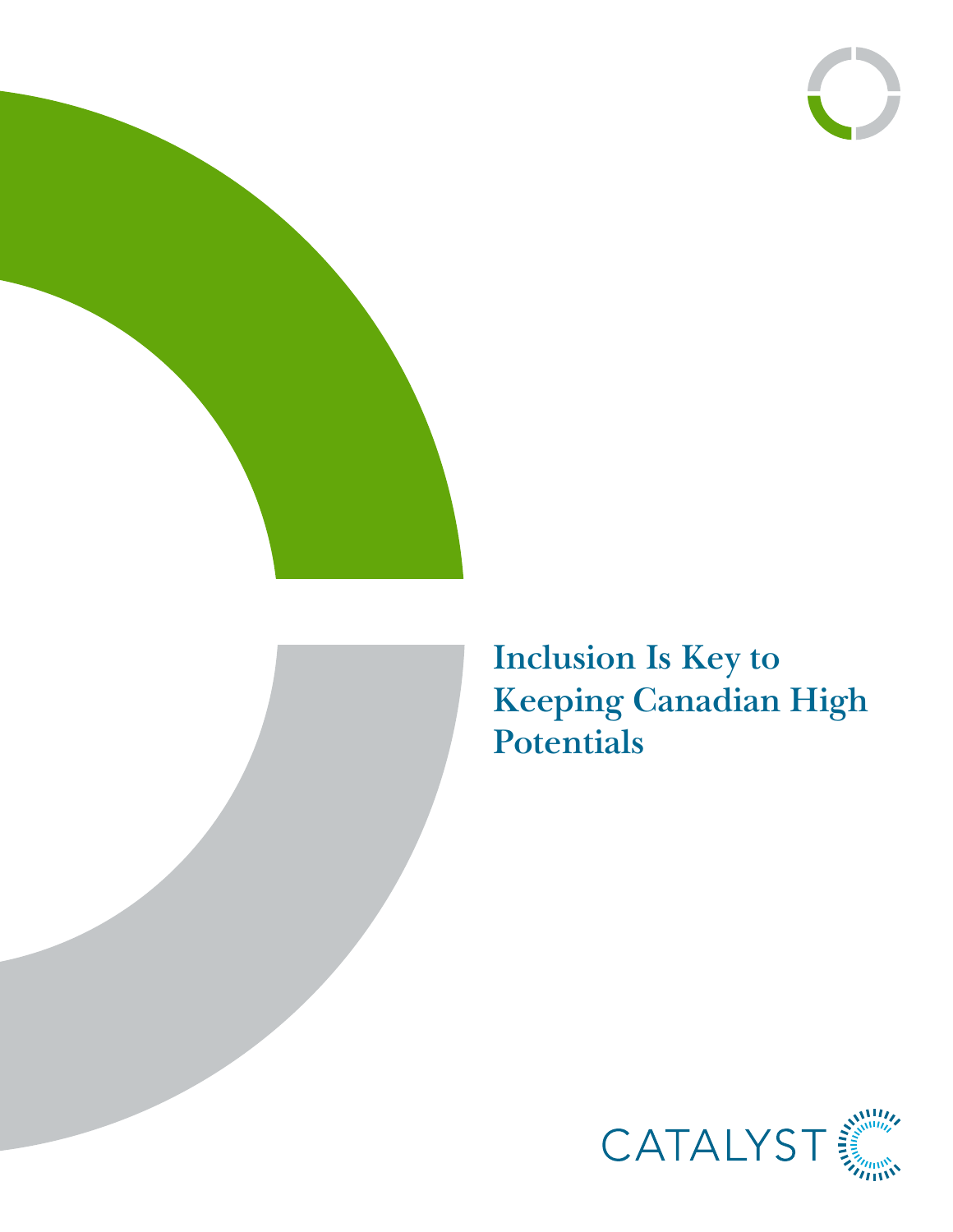## About the Catalyst Research Centers



The Catalyst Research Center for Equity in Business Leadership examines and documents workforce demographics and their impact on employees, companies, communities, and society. In particular, the Center identifies how women's underrepresentation affects corporate governance and executive teams, and it explores how diverse leadership contributes to business success. By verifying gaps in representation and creating results-oriented solutions, the Center's findings and recommendations help organizations diversify leadership.



### The Catalyst Research Center for Career Pathways

exposes root causes of gender gaps from the classroom to the boardroom, conducting research that sorts myth from fact, identifies the true problems that hold women and other underrepresented groups back from advancement, and provides a solid basis for more effective talent development. The Center's findings allow businesses, media, governments, and individuals to gauge women's progress and develop solutions and action plans to advance women into leadership.



The Catalyst Research Center for Advancing Leader Effectiveness explores a central challenge facing today's business leaders: how to leverage employee diversity to achieve success through inclusive decision-making and talent management. The Center's research examines the nature, impact, and practice of inclusive leadership. It helps committed leaders learn how to become individual change agents, shaping the workplace culture by role modeling effective interpersonal interactions and capitalizing on opportunities to build inclusive talent management systems.



#### The Catalyst Research Center for Corporate

Practice conducts research distinguishing sound talent management strategies from programmatic fads and documents best practices. These findings enable organizations to strategically create and support inclusive cultures for both women and men. The Center's partnership with its Expert Community, a consortium of business leaders who contribute to and act on the Center's work, informs organizational policy and practices, leading to actionable solutions and systemic change.

## About Catalyst

Founded in 1962, Catalyst is the leading nonprofit organization expanding opportunities for women and business. With operations in the United States, Canada, Europe, India, Australia, and Japan, and more than 800 member organizations, Catalyst is the trusted resource for research, information, and advice about women at work. Catalyst annually honours exemplary organizational initiatives that promote women's advancement with the Catalyst Award.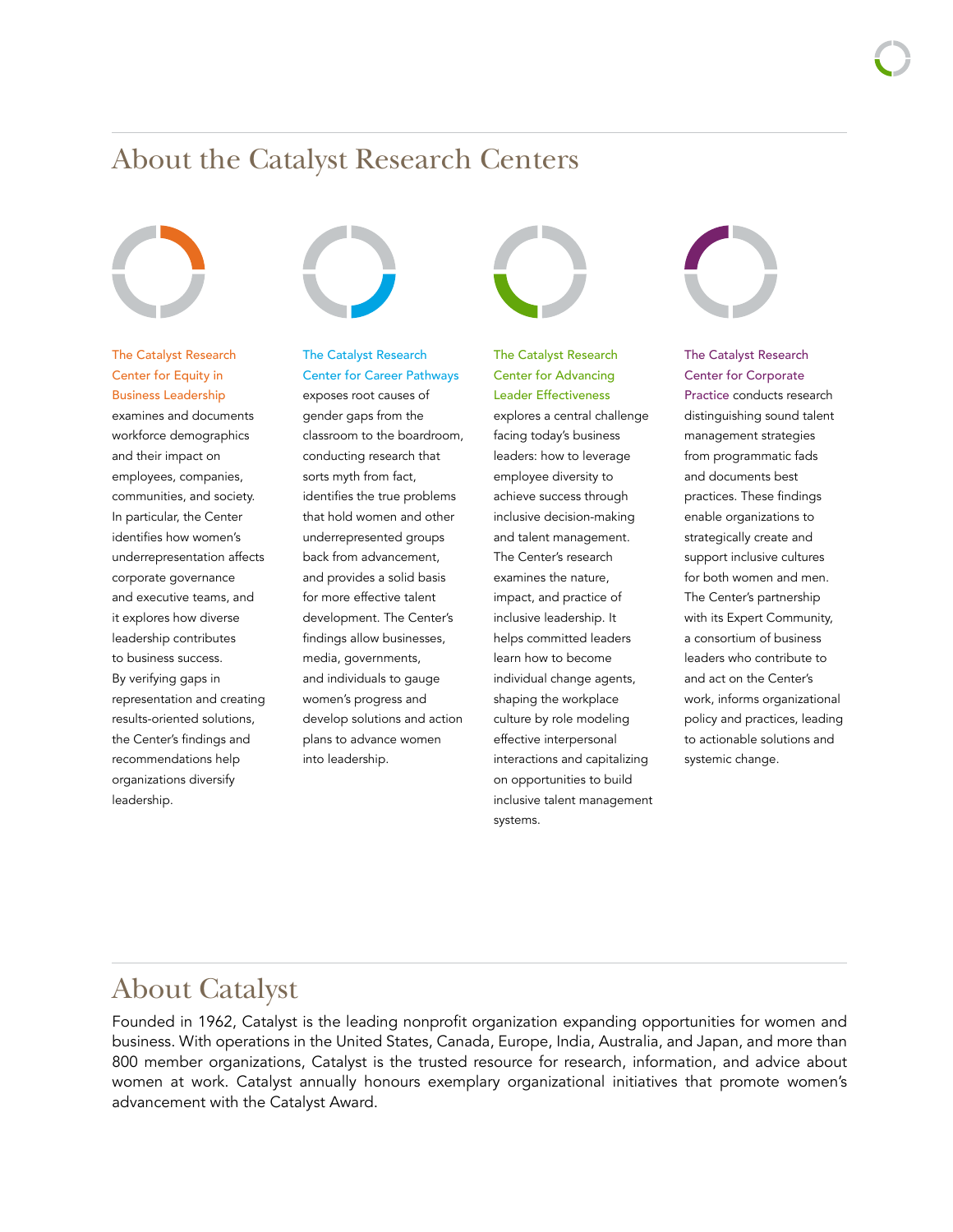# **Inclusion Is Key to Keeping Canadian High Potentials**

Jennifer Thorpe-Moscon

### Research Partners:

AT&T Inc. Bloomberg BMO Financial Group The Boston Consulting Group Cardinal Health, Inc. Chevron Corporation Credit Suisse Debevoise & Plimpton LLP Dell Inc. Desjardins Group Deutsche Bank AG EY

Halliburton Hewlett-Packard Company IBM Corporation KeyBank Kimberly-Clark Corporation McDonald's Corporation Novo Nordisk **PAREXEL** Sodexo State Street Corporation UPS Verizon

The findings, views, and recommendations expressed in Catalyst reports are not prepared by, are not the responsibility of, and do not necessarily reflect the views of the funding organizations.

Unauthorized reproduction of this publication or any part thereof is prohibited.

### [catalyst.org](http://catalyst.org)

© 2015 Catalyst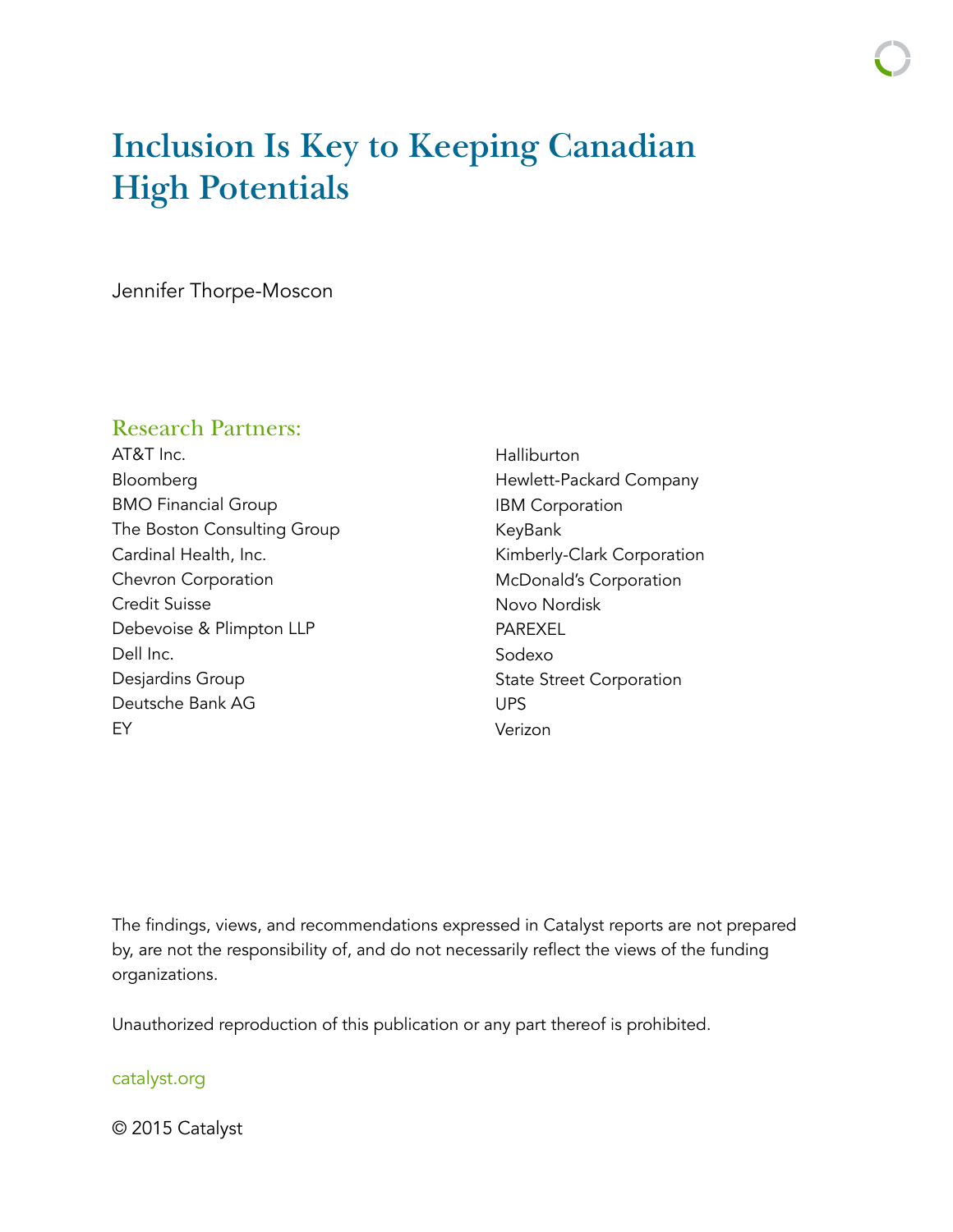## **Canadian Businesses Face a Challenge**

The ethnic and cultural diversity of Canada's people is a source of pride, but leveraging this diversity to improve economic performance poses a significant challenge. It's a challenge Canada must meet, however, given the much-lamented talent drain, especially in the tech sector where many have left for Silicon Valley.<sup>1</sup> To compete, Canadian businesses must empower all high-potential talent both women and men from all backgrounds—to contribute their skills.

Yet many women remain underutilized. Among Canada's high-potential MBA graduates, women start their first job out of business school at lowerranking jobs than male peers.<sup>2</sup> Women (72%) are more likely to start in an entry-level position than men (58%). Compared to men, women also receive fewer "hot jobs"—those high-visibility assignments that can accelerate career advancement.<sup>3</sup> In order to stop Canada's talent drain, businesses must close these gender gaps and create cultures where women and men have equal opportunities to contribute and succeed. But how? One important strategy for organizations and leaders is focusing on inclusion.

## ABOUT THIS SAMPLE

This research is based on a survey that was conducted on 91 people (74% men, 26% women) working in Canada. Participants were employed full-time (97%) or part-time (3%) and had earned their MBA degrees at premier business schools around the globe. Of all respondents: 67% were employed in for-profit corporations or professional service organizations; 18% worked for nonprofit, government, or educational institutions; 53% worked in global organizations; 23% worked for national organizations; and the remainder worked in regional or local firms. At the time of the survey in 2014, 33% held C-suite or senior-executive positions.

*"As an organization committed to improving the quality of life wherever we operate, we cannot afford to ignore the solid business case for diversity and inclusion. It is not enough to pay lip service to the importance of fostering an inclusive workplace. We are looking for real systemic culture change."*

### DEAN JOHNSON

Former President & Chief Executive Officer, Sodexo Canada Ltd. 2014 Catalyst Canada Honours Company/Firm Leader Champion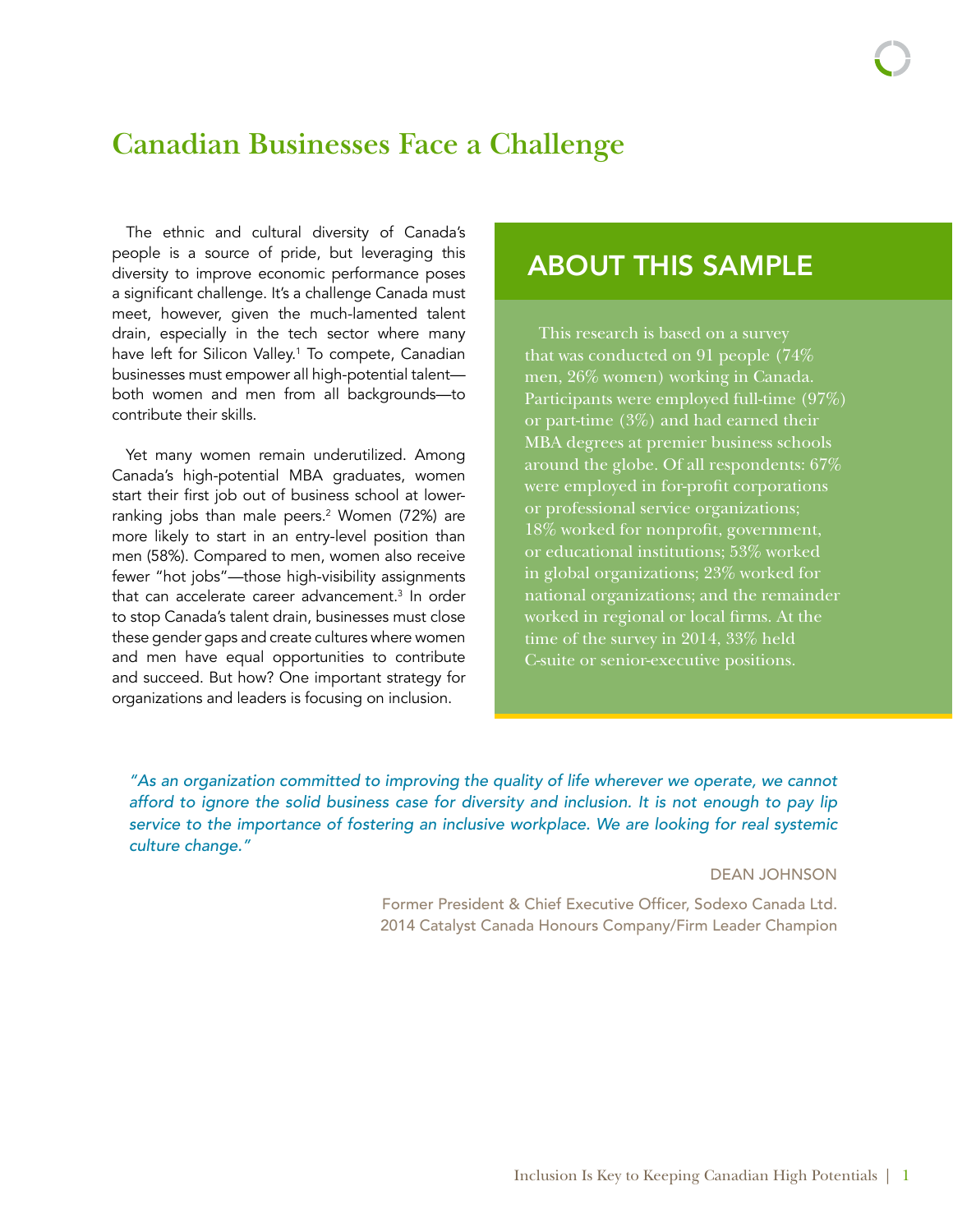## **Inclusion in Canada = Uniqueness + Belongingness?**

To create the inclusive cultures that can retain and leverage Canada's diverse talent, leaders first need to understand what inclusion is. In a study Catalyst conducted in six countries—Australia, China (Shanghai), Germany, India, Mexico, and the United States—we found that the experience of inclusion was very similar for employees in all the countries except India. Our findings suggested that leaders working in Australia, China, Germany, Mexico, and the United States could rely on a common set of strategies to help employees feel included—a style of leadership we call EACH that emphasizes empowerment, accountability, courage, and humility.<sup>4</sup>

In the current study, we examined whether Canadians experience inclusion in a way that is similar to employees in Australia, China, Germany, Mexico, and the United States, and we found that they do. As we discovered in the other countries, we found that employee perceptions of inclusion were defined by two distinct components—a sense of uniqueness and a sense of belongingness.<sup>5</sup> When employees feel that they are a valued part of their work groups, they derive a sense of **belongingness**. And when employees perceive that their distinctive contributions are recognized and valued in their work groups, they derive a sense of uniqueness. When Canadian employees had *both* a sense of uniqueness and a sense of belongingness, they felt included. These two affective components were essential for Canadian employees to feel included in their workgroups. These findings support the belief held by experts that the needs for uniqueness and belongingness are in fact universal.<sup>6</sup>

*"I am very fortunate to work at a company that truly values diversity and inclusion. A key part of my role as a leader at Shell is to champion continuous improvement in this area. It's the right thing to do for women and for our company. Only companies that embrace diverse ways of looking at and relating to the world can achieve great results."*

#### LORRAINE MITCHELMORE

President and Country Chair & Executive Vice President Heavy Oil for Upstream Americas, Shell Canada Limited, 2013 Catalyst Canada Honours Company/Firm Leader Champion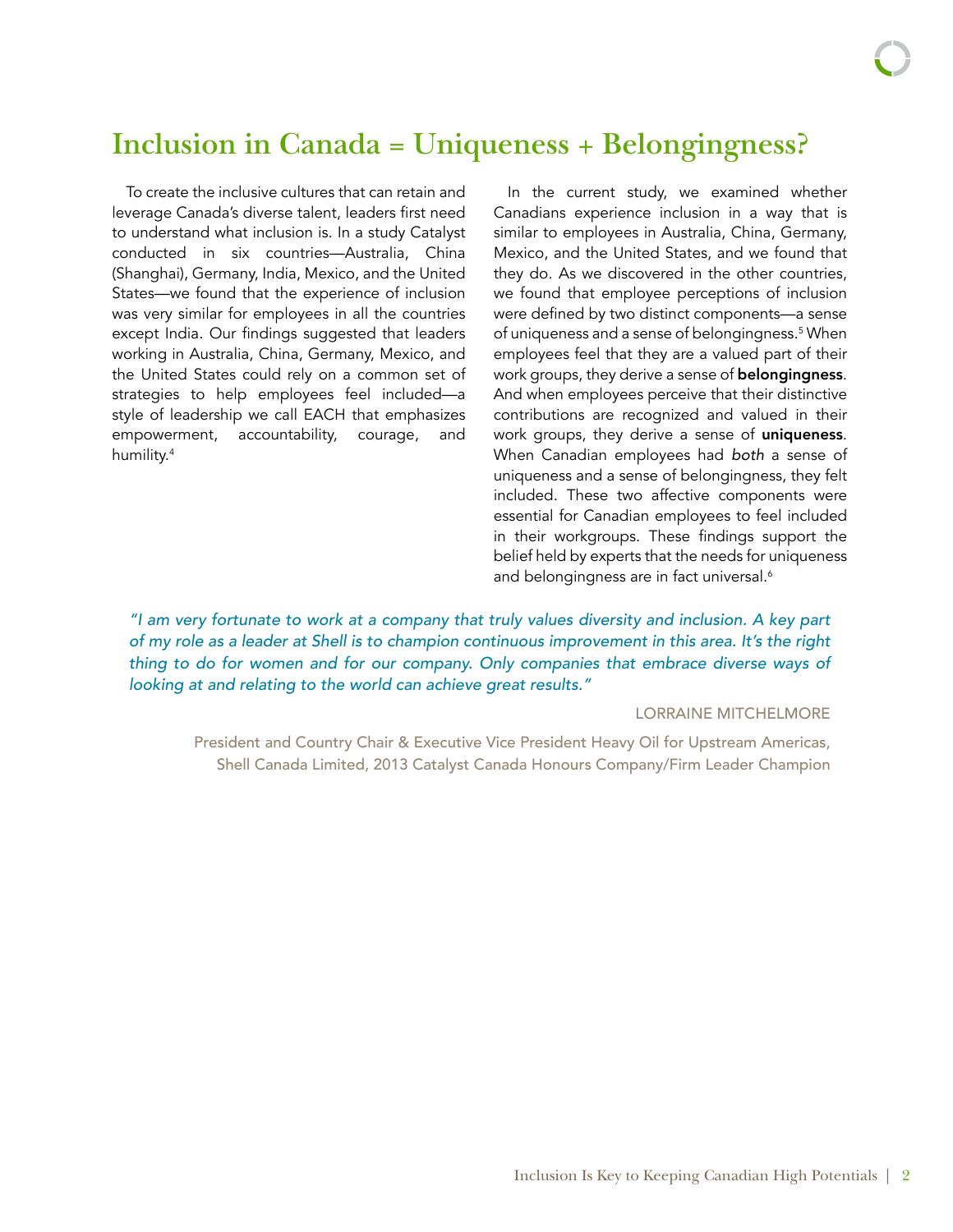# **Inclusion Matters**

Inclusion has been associated with positive outcomes for both companies and employees. In a previous Catalyst study, we found that inclusion predicted team citizenship and innovation.<sup>7</sup> Inclusion's link to productivity and cooperation adds to the growing evidence of its importance to business performance.

In this study, we found yet another way that inclusion benefits businesses: the data showed that feeling included was associated with lower turnover risk.

- Specifically, the more inclusion Canadian employees perceived, the less likely they were to report intentions of leaving their company.<sup>8</sup>
	- <sup>o</sup> Only 17% of those perceiving high inclusion claimed a strong intent to leave, as compared to 41% of those perceiving low inclusion.
	- $\Box$  By contrast, 45% of those perceiving high inclusion claimed a weak intent to leave, versus 7% of those perceiving low inclusion.

### FIGURE 1 Intent to Leave by Employee Perception of Inclusion

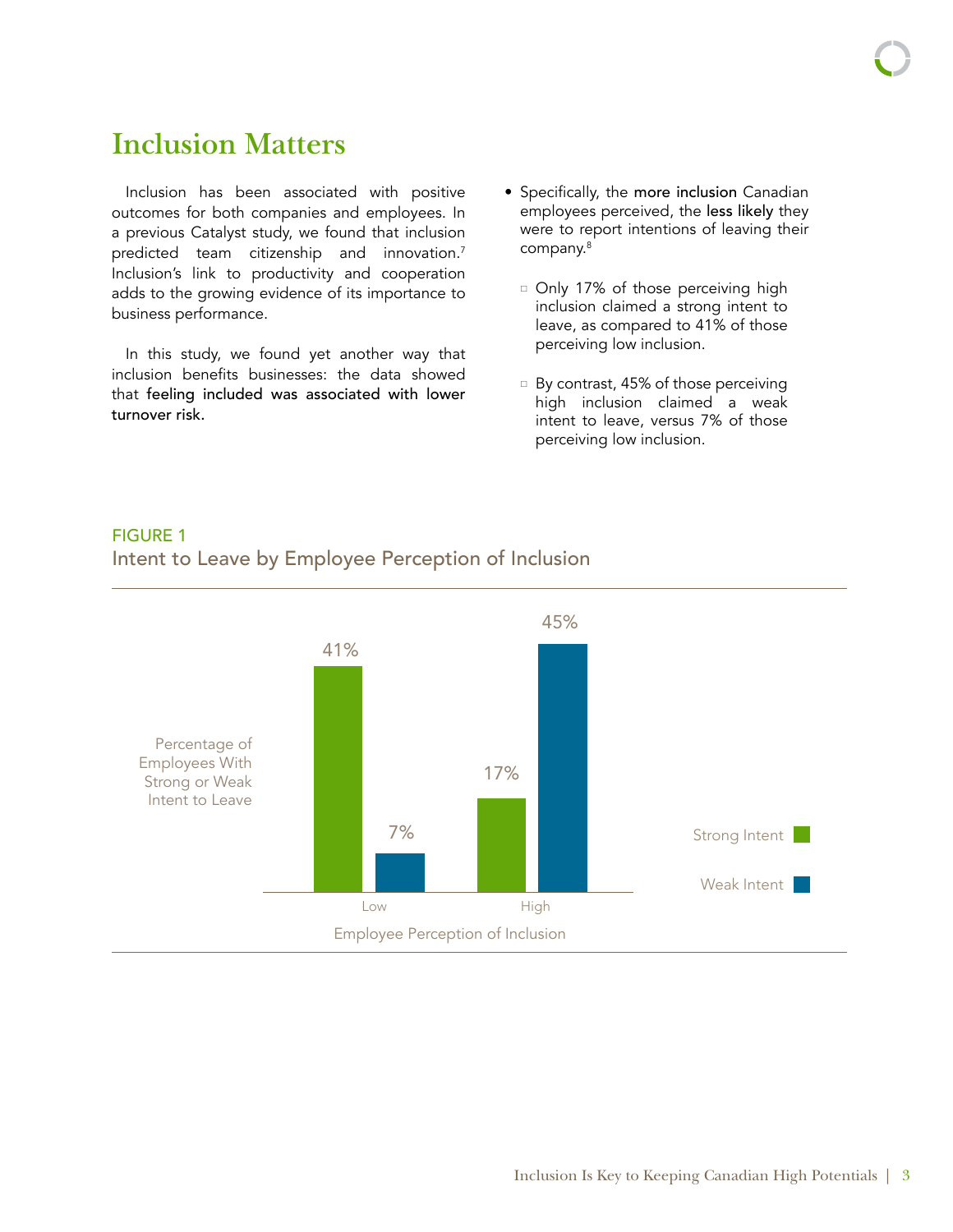Going further, we also found that the more included employees felt, the more likely they were to report higher satisfaction with their overall work and advancement as well as their supervisors, and the more likely they were to report seeing their company as a great place to work:

• 75% of employees who perceived high inclusion were satisfied with their overall work and advancement, but only 40% of employees who perceived low inclusion felt the same way.<sup>9</sup>

FIGURE 2

- Also, 86% of employees who perceived high inclusion were satisfied with their supervisors, in contrast to only 23% of employees who perceived low inclusion.<sup>10</sup>
- Finally, 82% of employees who perceived high inclusion saw their company as a great place to work, while only 46% of those who perceived low inclusion did.<sup>11</sup>

*"Creating an inclusive workplace for women and helping all employees reach their full potential is more than just the right thing to do—in fact, it's essential to our success....By ensuring* inclusiveness and fostering diversity, we've been able to unleash huge amounts of energy and *talent at TD."*

ED CLARK

Former President & CEO, TD Bank Group 2010 Catalyst Canada Honours Company/Firm Leader Champion



### Employee Satisfaction by Perception of Inclusion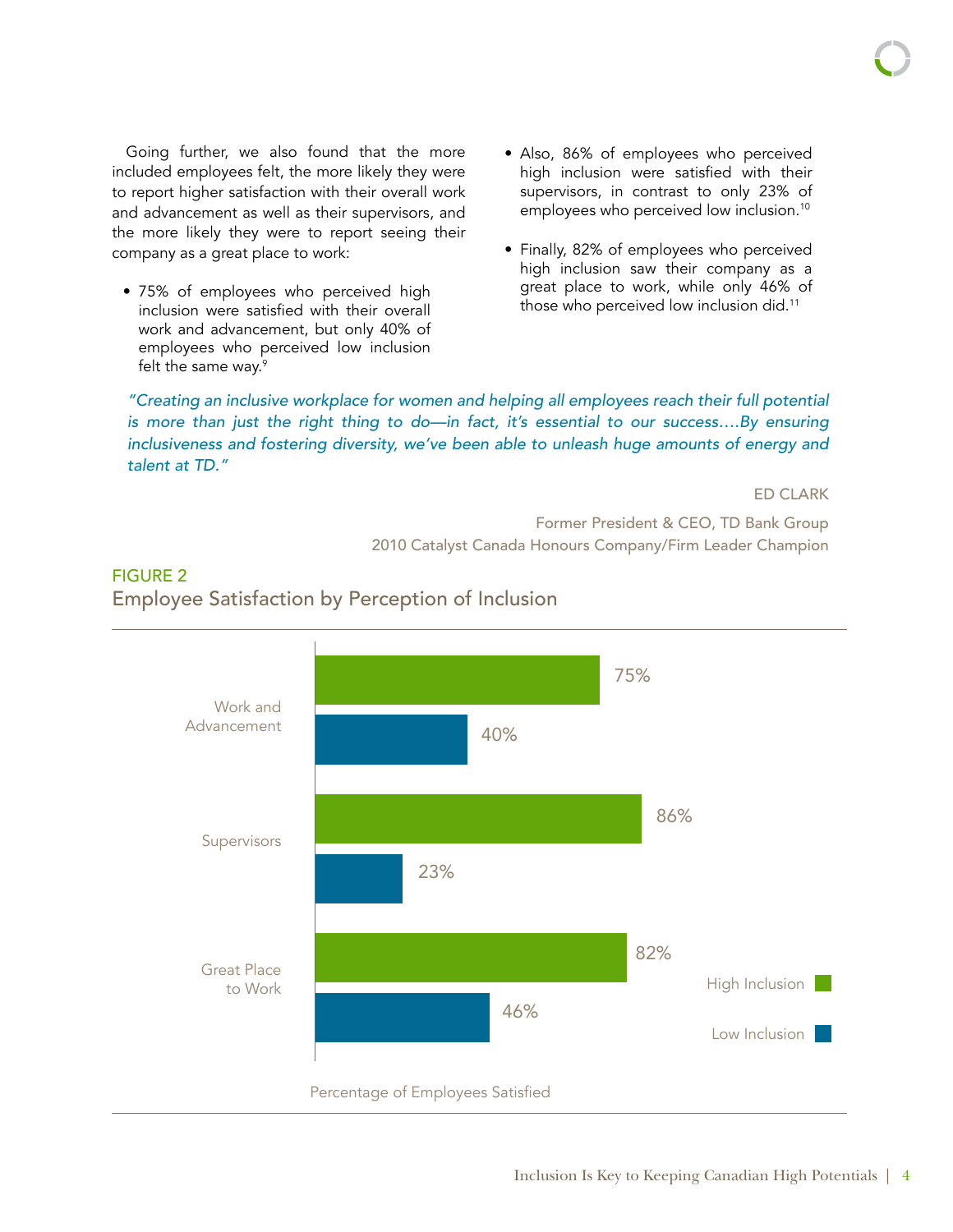## **Canada's Talent Wants Inclusion**

Making employees feel included may also help mitigate the culture gaps that many Canadian high potentials report in our current study. More than one-quarter (28%) of high-potential Canadian employees surveyed said that their company's culture falls short of their ideal.<sup>12</sup> They report that too many competitive behaviours, such as a focus on power and dominance, prevail in the workplace and that constructive behaviours aren't prevalent enough. This culture gap, in which the perception of existing work culture doesn't measure up to the employee ideal, also predicted high potentials' satisfaction and intentions to stay or leave their current employers.

- The proportion of Canadian high potentials reporting strong intentions to leave their current organization was four times greater when the culture gap was wide (i.e., when there was a wide discrepancy from their ideal) than when it was narrow.<sup>13</sup>
	- $\Box$  We found that 8% of employees who reported a narrow gap were likely to leave, compared to 38% of those who reported a wide gap.

#### FIGURE 3





*"It's important to have the right corporate culture to ensure everyone can achieve their full potential and can fully contribute to the success of the organization. I was fortunate that the*  supportive culture at RBC enabled me to achieve success in both my personal and professional *life. At RBC we are proud of our progress and achievements, but we also know this is a journey and there is still more to do."*

ZABEEN HIRJI

Chief Human Resources Officer, RBC 2014 Catalyst Canada Honours Human Resources/Diversity Leader Champion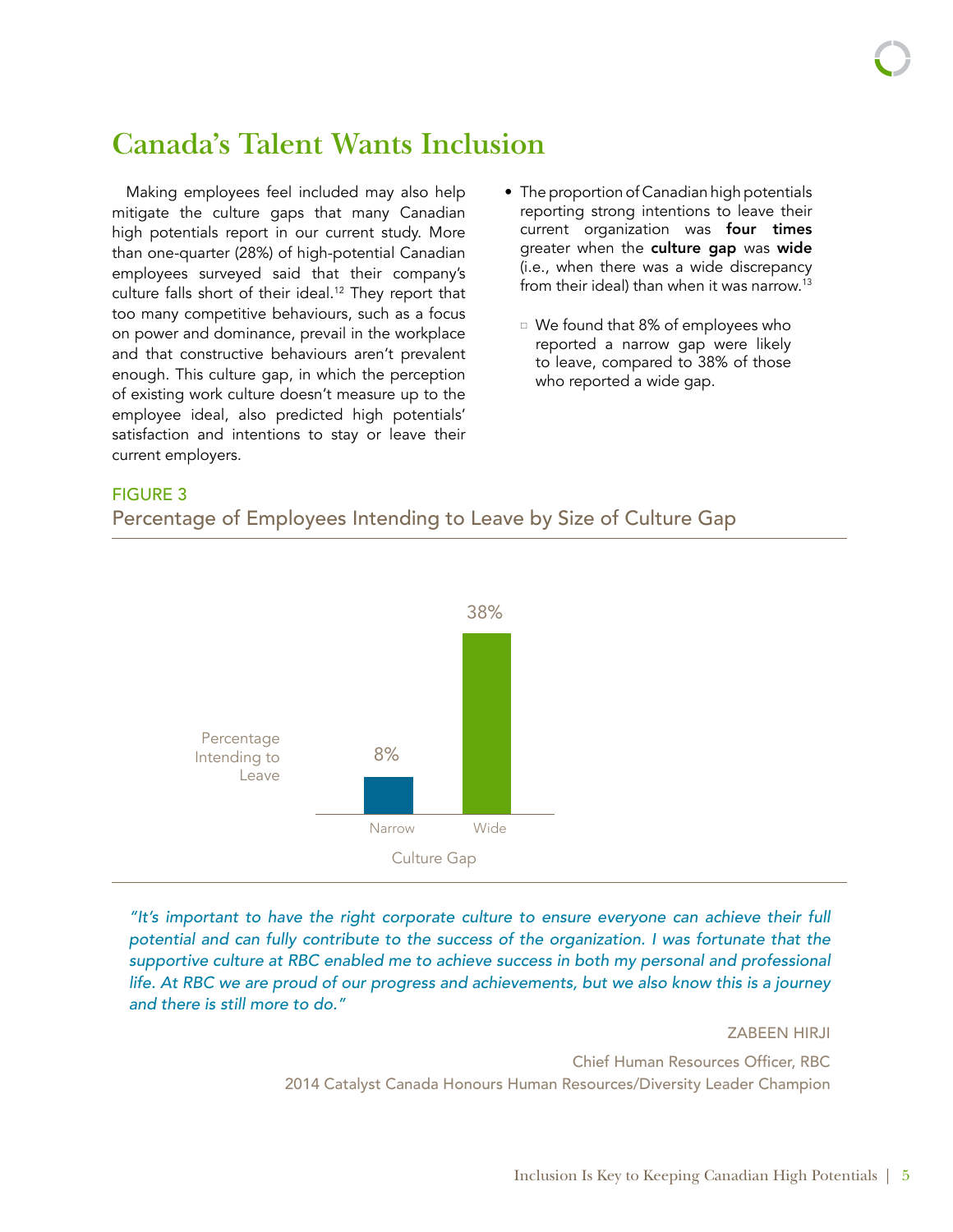In addition, we found that Canadian high potentials were more likely to be satisfied with their employers, supervisors, and overall work and advancement when the culture gap was narrow than when it was wide:<sup>14</sup>

- 85% of employees who perceived a narrow gap were satisfied with their overall work and advancement, while 50% of employees who perceived a wide gap were satisfied.
- In addition, 70% of employees who perceived a narrow gap were satisfied with their supervisors, while 50% of employees who perceived a wide gap were satisfied.
- Furthermore, employees who perceived a narrow gap were twice as likely (86%) to see their company as a great place to work as employees who perceived a wide gap (42%).



### FIGURE 4 Employee Satisfaction by Size of Culture Gap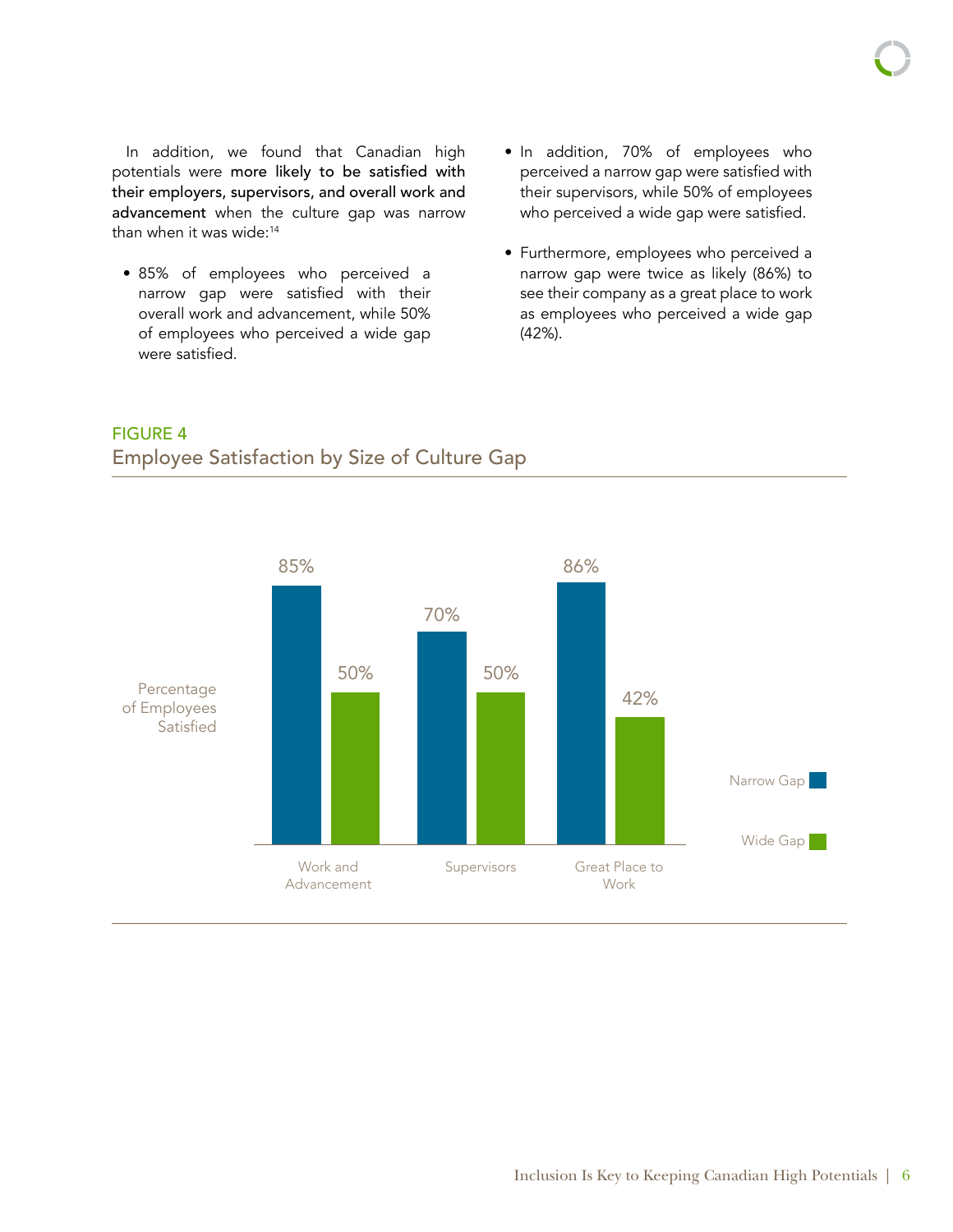Importantly, employees were less likely to report a wide culture gap when they felt included. Indeed, behaviours that employees might describe as problematic—such as seeking power, failing to appreciate other perspectives, and "cutthroat" coworkers—can be said to be a result of a lack of

• Employees who perceived high inclusion were 184% more likely to report a narrow culture gap than those who perceived low inclusion.

inclusion.<sup>15</sup>

• Conversely, employees who perceived low inclusion were 269% more likely to report a wide culture gap than those who perceived high inclusion.

Taken together, our findings suggest that companies and leaders that focus on inclusion will be more successful at eliminating the workplace behaviours that can result in perceived culture gaps and regretted losses.

### Narrow | Wide<sup></sup> Low High 19% 48% 54% 13% Percentage of Employees Reporting Narrow and Wide Culture Gaps Perception of Level of Inclusion

### FIGURE 5 Size of Culture Gap by Level of Inclusion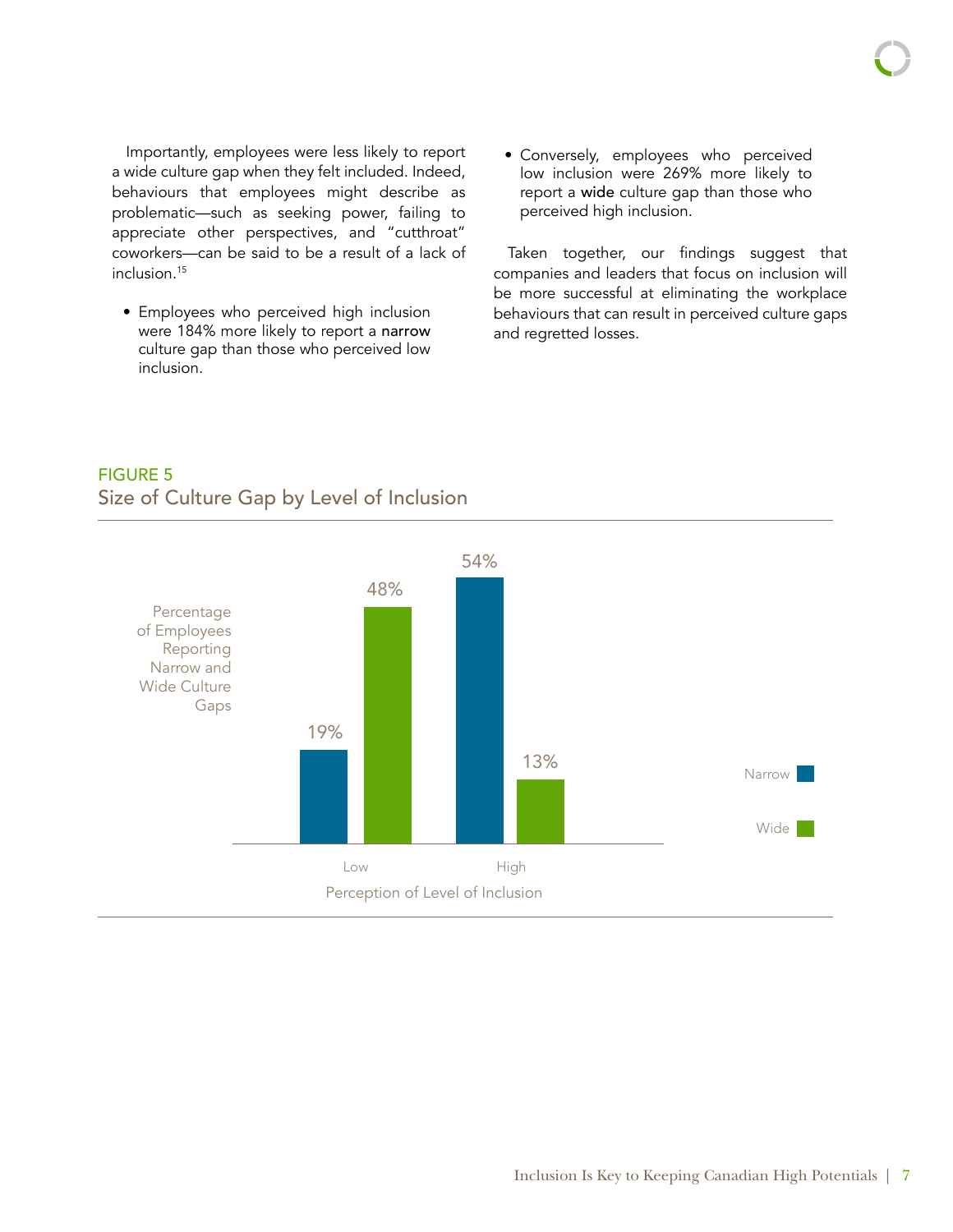# **EACH-Centred Leadership Can Drive Inclusion**

Inclusion is thus at the heart of how Canadian employers can retain top talent. Previous Catalyst research<sup>16</sup> points to how leaders can bring inclusion to life in their workgroups. To create an inclusive work environment, leaders must exhibit four behaviours: empowerment, accountability, courage, and humility (EACH). These behaviours have been shown to predict inclusion, which promotes both innovation and team citizenship in countries around the world<sup>17</sup> as well as feeling safe at work.<sup>18</sup>

#### EMPOWERMENT

Enable direct reports to develop and excel.

### **ACCOUNTABILITY**

Demonstrate confidence in direct reports by holding them responsible for performance they can control.<sup>19</sup>

### Strategies for enacting Empowerment and Accountability:<sup>20</sup>

- Provide "Air Cover": Air cover is providing protection and support—in the open as well as behind closed doors—when employees encounter difficulty or challenges in their efforts to innovate and deliver results.
- Create a Coaching Culture: Embed EACH leadership as an expectation to which all members of your team will be held. For example, peer coaching, where every member of your leadership team, including you, provides coaching to and receives coaching from another team member on a regular basis, can help establish EACH behaviours as normative.

### LEADING WITH EMPOWERMENT AND ACCOUNTABILITY

*"The biggest hurdle in empowerment is the fear of losing control, as there is an assumed correlation between control and power. But leadership needs to be comfortable that, for*  empowerment to be meaningful, a certain level of loss will need to occur. The flip side to that loss is the growth in organizational talent. I can still recall my first attempt at empowering an assistant *to take accountability for a decision-making process. I was extremely nervous, not because the assistant was not competent, but more about the consequences of failure, as I was unclear of the tolerance level of the organization for failure. I spoke to my leader, who assured me of his*  confidence in my judgment as well as the receptivity of the organization to learning through *failure. This was all I needed to 'reach for the stars' in my role.* 

*I* also recall trying to close a deal once, but being paralyzed with concern about how the Chairman *would react, because I knew that he always liked to have the last say in any external deal regardless*  of size. Such a situation stifles growth and is one leadership must avoid. The loss of the deal due to the time-sensitive nature of the decision process gave the Chairman an opportunity to reflect *on the level of empowerment for his leaders. This resulted in a number of changes, but it took the loss of a potentially lucrative deal."*

> WILLIAM ONUWA SVP and Head of Risk Wealth Management, Insurance and RBC Georgia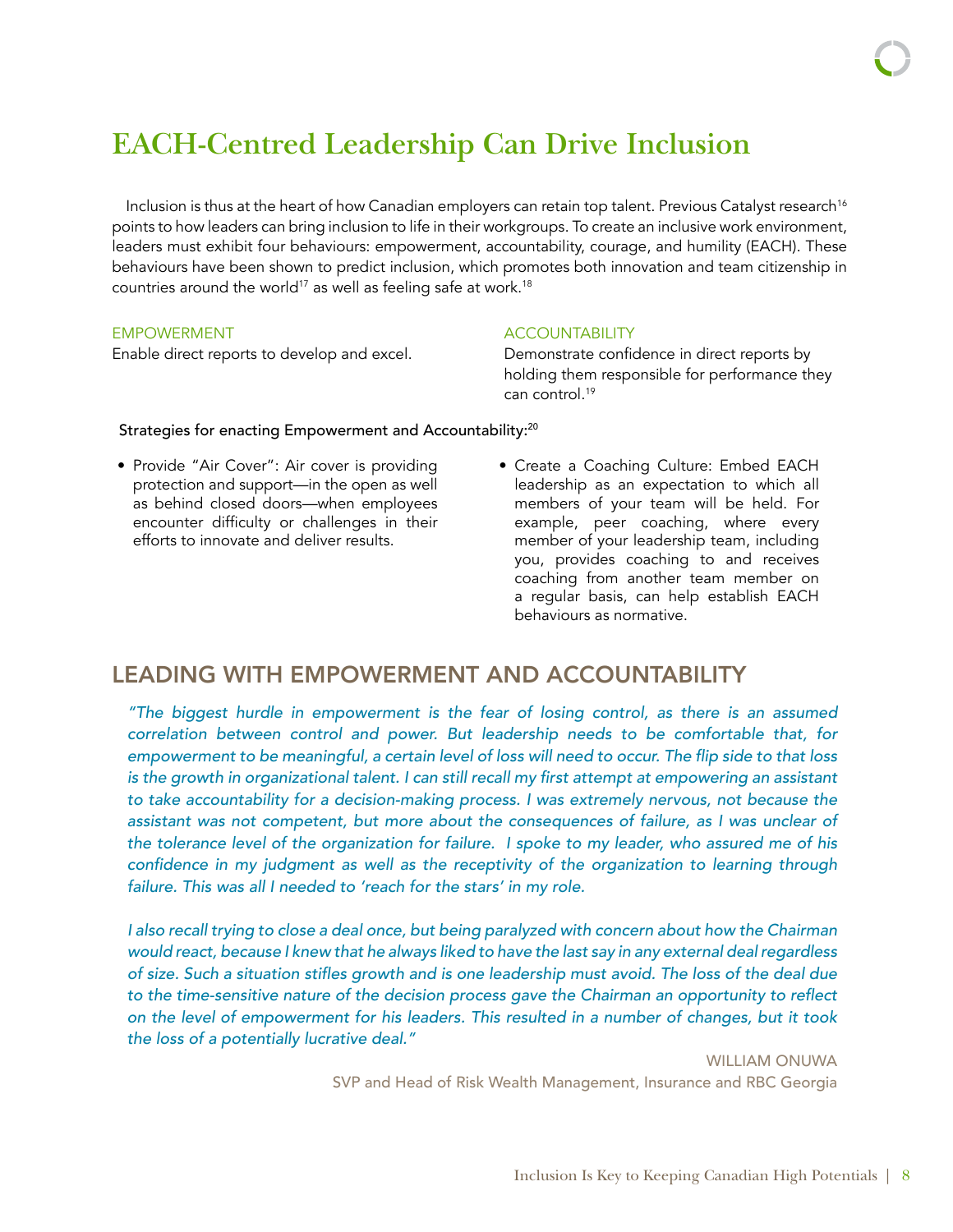#### COURAGE

Put personal interests aside to achieve what needs to be done. Act on convictions and principles even when it requires personal risk-taking.

#### Strategies for enacting Courage and Humility:<sup>22</sup>

• Share Struggles: Be transparent about struggles and adverse circumstances. Rather than avoiding or concealing problems, enable your employees to share in the responsibility and leadership needed to overcome adversity.

#### **HUMILITY**

Admit mistakes. Learn from criticism and different points of view. Acknowledge and seek contributions of others to overcome one's limitations.<sup>21</sup>

• Lead With Heart: Show vulnerability and make authentic connections with your followers. Having the courage to lead with heart equips you to support and empower your employees in the ways they need most.

Leaders who enact these behaviours show a concern for their direct reports and team over their own personal interests, and convey to employees that they are valued both as unique contributors and as equal members of the team. With these behaviours, Canadian leaders can create workplace inclusion and achieve many positive outcomes for their businesses.

### LEADING WITH COURAGE AND HUMILITY

*"As a Senior Vice President at RBC, after spending my entire career in Banking, I took a leap of faith and moved to a completely new business. I had an established, successful career, and many questioned my choice to take on this new challenge. Not only was I changing businesses,*  but I was moving from front-line sales and market leadership to back-office operations and technology transformation. It was a difficult decision, and I was truly out of my comfort zone. *I* was open with my new colleagues and willing to learn from their experiences, but I have no *doubt I made some mistakes along the way.* 

*However, I realized quickly that leadership is transferable, and I was there for what I did know,*  not what I didn't know. As women, we often focus on the qualifications we don't have instead *of all the skills and experience we bring to the table. In these situations, it's important to have courage and be willing to take risks because it's through these opportunities, the ones that stretch you and make you uncomfortable, that you will learn and grow the most."*

> LAURA GAINEY SVP Services & Operations, RBC Insurance

# RESOURCES FOR COMPANIES

Inclusive leaders create the constructive and non-competitive cultures that high-potential Canadian employees need. Train your leaders to use EACH behaviours to include all of your top talent and increase retention at your company.

Selected resources:

- [Quiz: Are You an Inclusive Leader?](http://catalyst.org/knowledge/quiz-are-you-inclusive-leader)
- CatalystX course on [edX.org:](https://www.edx.org/school/catalystx) Inclusive Leadership Training: Becoming a Successful Leader
- Report: *[Inclusive Leadership: The View From Six Countries](http://www.catalyst.org/knowledge/inclusive-leadership-view-six-countries)*
- Report*: [The Secret to Inclusion in Australian Workplaces: Psychological Safety](http://www.catalyst.org/knowledge/secret-inclusion-australian-workplaces-psychological-safety)*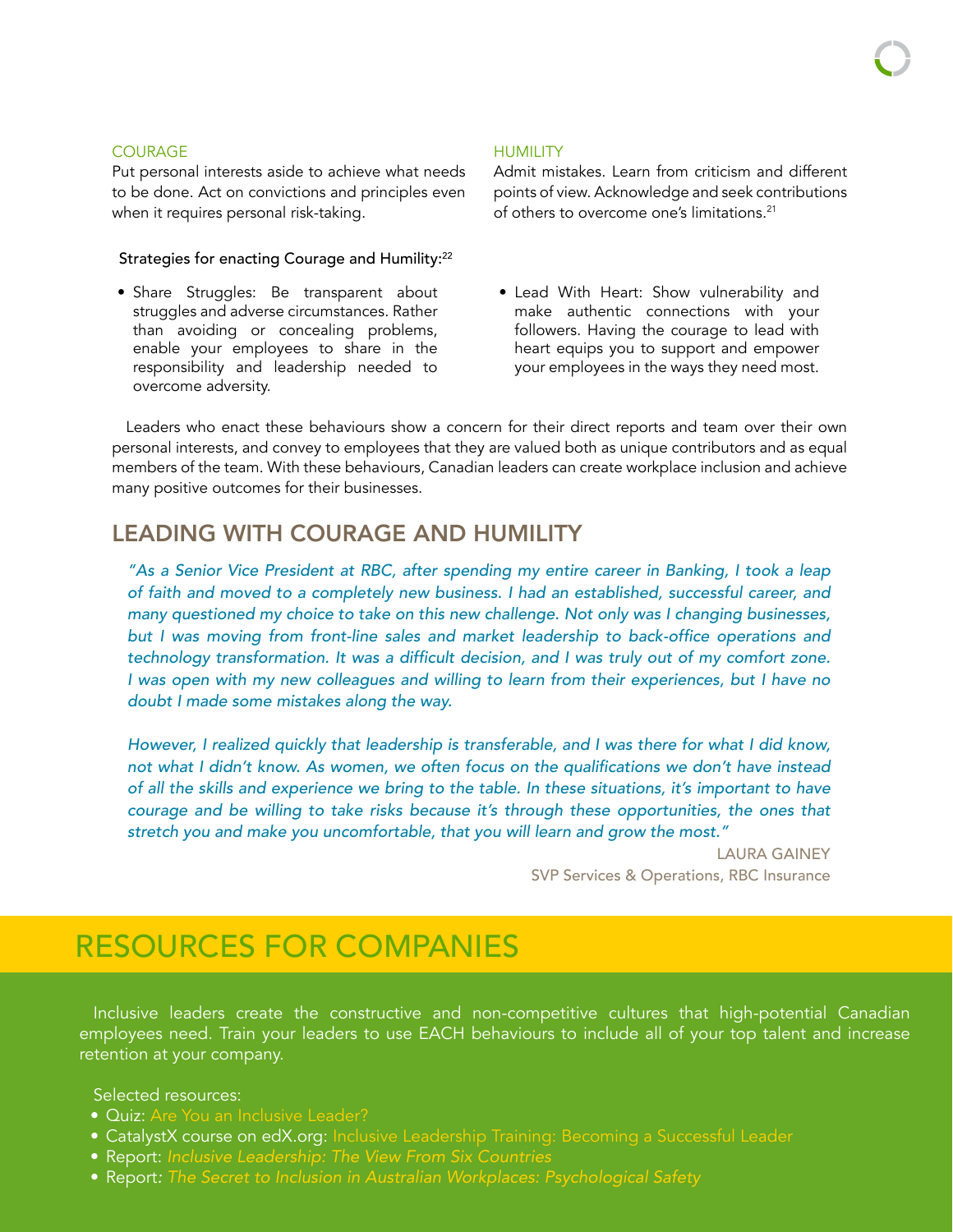## **Endnotes**

- 1. Alec Scott, "[Lessons From Canada's Silicon Valley](http://www.theglobeandmail.com/report-on-business/rob-magazine/lessons-from-canadas-silicon-valley-diaspora/article535544/?page=all) [Diaspora](http://www.theglobeandmail.com/report-on-business/rob-magazine/lessons-from-canadas-silicon-valley-diaspora/article535544/?page=all)," *The Globe and Mail*, February 23, 2012.
- 2. Anna Beninger, *[High-Potential Employees in the](http://www.catalyst.org/knowledge/high-potential-employees-pipeline-maximizing-talent-pool-canadian-organizations) [Pipeline: Maximizing the Talent Pool in Canadian](http://www.catalyst.org/knowledge/high-potential-employees-pipeline-maximizing-talent-pool-canadian-organizations) [Organizations](http://www.catalyst.org/knowledge/high-potential-employees-pipeline-maximizing-talent-pool-canadian-organizations)* (Catalyst, 2013).
- 3. Anna Beninger, *[High-Potential Employees in the](http://www.catalyst.org/knowledge/high-potential-employees-pipeline-maximizing-talent-pool-canadian-organizations) [Pipeline: Maximizing the Talent Pool in Canadian](http://www.catalyst.org/knowledge/high-potential-employees-pipeline-maximizing-talent-pool-canadian-organizations) [Organizations](http://www.catalyst.org/knowledge/high-potential-employees-pipeline-maximizing-talent-pool-canadian-organizations)* (Catalyst, 2013).
- 4. Jeanine Prime and Elizabeth R. Salib, *[Inclusive](http://www.catalyst.org/knowledge/inclusive-leadership-view-six-countries) [Leadership: The View From Six Countries](http://www.catalyst.org/knowledge/inclusive-leadership-view-six-countries)* (Catalyst, 2014).
- 5. A confirmatory factor analysis revealed good fit for a model specifying two first-order latent factors (uniqueness, derived from four items in our survey, and belongingness, derived from three items) and one second-order factor (inclusion):  $X^2(13) = 18.535$ , *p* > .10; CFI = .986, TLI = .977, SRMR = .026, RMSEA  $= .065.$
- 6. Roy F. Baumeister and Mark R. Leary, "The Need to Belong: Desire for Interpersonal Attachments as a Fundamental Human Motivation," *Psychological Bulletin*, vol. 117, no. 3 (1995): p. 497–529; Marilynn B. Brewer, "The Social Self: On Being the Same and Different at the Same Time," *Personality and Social Psychology Bulletin*, vol. 17, no. 5 (October 1, 1991): p. 475–482.
- 7. Jeanine Prime and Elizabeth R. Salib, *[Inclusive](http://www.catalyst.org/knowledge/inclusive-leadership-view-six-countries) [Leadership: The View From Six Countries](http://www.catalyst.org/knowledge/inclusive-leadership-view-six-countries)* (Catalyst, 2014).
- 8. Inclusion predicts turnover, b = .53, *p* < .01.
- 9. Inclusion predicts progression satisfaction,  $b = .68$ , *p* < .001.
- 10. Inclusion predicts supervisor satisfaction, b = 1.06, *p*   $< .001$ .
- 11. Inclusion predicts seeing the company as a great place to work,  $b = .49$ ,  $p < .001$ .
- 12.We measured workplace culture using items from the Organizational Culture Inventory (OCI)®. These items are behavioral statements that fall into several clusters—two of which we focused on for this report: 1) constructive behaviors such as maintaining one's integrity, collaborating with others, achieving one's potential, and supporting others to do the same;

and 2) competitive behaviors such as striving for perfection and power, competing with others, and opposing others' ideas. The OCI® was developed by Robert A. Cooke and J. Clayton Lafferty and has been validated and used in numerous peer-reviewed studies. We examined the culture gap by asking high potentials working in Canada to rate items from the OCI® twice—first to tell us what it currently "takes to 'fit in' and be successful" in their organizations, and a second time to tell us what they would prefer it take to fit in and be successful. The greater the disparity between these two sets of ratings, the wider the culture gap.

- 13.Among men only, 11% of those reporting a narrow gap and 42% of those reporting a wide gap intended to leave, and among women only, 0% of those reporting a narrow gap and 33% of those reporting a wide gap intended to leave. Culture gap significantly predicts turnover intention, b = -.06, *p* < .001 (higher scores on continuous turnover intent scale reflect greater intention to stay).
- 14. Culture gap is a significant predictor for all three measures of satisfaction with organization; *p*s < .05.
- 15. Inclusion significantly predicts culture gap,  $b = -2.87$ , *p* < .05.
- 16. Jeanine Prime and Elizabeth R. Salib, *[Inclusive](http://www.catalyst.org/knowledge/inclusive-leadership-view-six-countries) [Leadership: The View From Six Countries](http://www.catalyst.org/knowledge/inclusive-leadership-view-six-countries)* (Catalyst, 2014).
- 17. Jeanine Prime and Elizabeth R. Salib, *[Inclusive](http://www.catalyst.org/knowledge/inclusive-leadership-view-six-countries) [Leadership: The View From Six Countries](http://www.catalyst.org/knowledge/inclusive-leadership-view-six-countries)* (Catalyst, 2014).
- 18. Jeanine Prime and Elizabeth R. Salib, *[The Secret to](http://www.catalyst.org/knowledge/secret-inclusion-australian-workplaces-psychological-safety) [Inclusion in Australian Workplaces: Psychological](http://www.catalyst.org/knowledge/secret-inclusion-australian-workplaces-psychological-safety) [Safety](http://www.catalyst.org/knowledge/secret-inclusion-australian-workplaces-psychological-safety)* (Catalyst, 2015).
- 19. Catalyst, *[Inclusion Matters](http://www.catalyst.org/knowledge/inclusion-matters)* (2015).
- 20. Jeanine Prime and Elizabeth R. Salib, *[The Secret to](http://www.catalyst.org/knowledge/secret-inclusion-australian-workplaces-psychological-safety) [Inclusion in Australian Workplaces: Psychological](http://www.catalyst.org/knowledge/secret-inclusion-australian-workplaces-psychological-safety) [Safety](http://www.catalyst.org/knowledge/secret-inclusion-australian-workplaces-psychological-safety)* (Catalyst, 2015).
- 21. Catalyst, *[Inclusion Matters](http://www.catalyst.org/knowledge/inclusion-matters)* (2015).
- 22. Jeanine Prime and Elizabeth R. Salib, *[The Secret to](http://www.catalyst.org/knowledge/secret-inclusion-australian-workplaces-psychological-safety) [Inclusion in Australian Workplaces: Psychological](http://www.catalyst.org/knowledge/secret-inclusion-australian-workplaces-psychological-safety)*  [Safety](http://www.catalyst.org/knowledge/secret-inclusion-australian-workplaces-psychological-safety)<sup></sup> (Catalyst, 2015).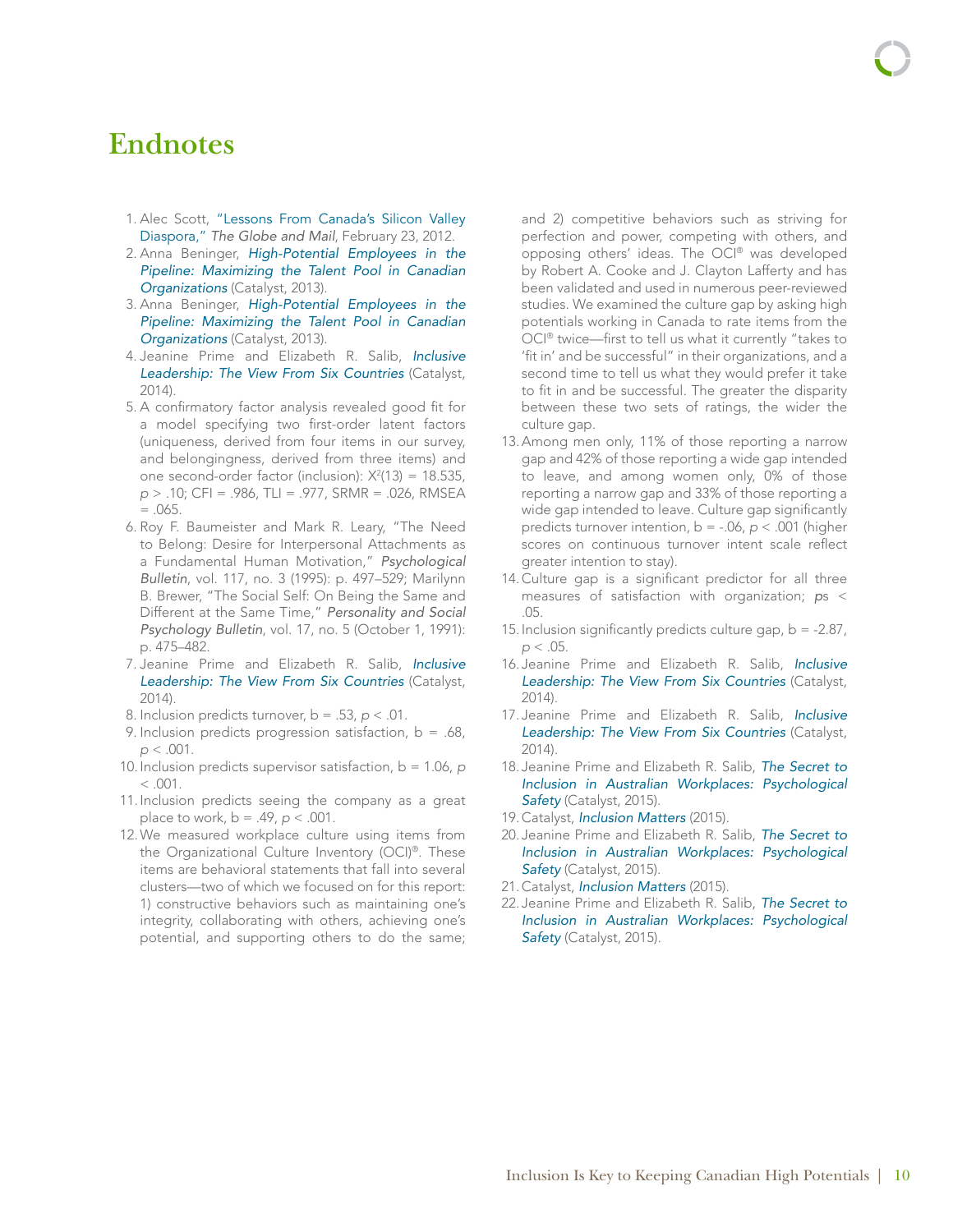# **Acknowledgments**

*Inclusion Is Key to Keeping Canadian High Potentials* was written by Jennifer Thorpe-Moscon, PhD, Director, Panel Manager, Research, who also conducted the data analysis.

We wish to extend our thanks to the Catalyst subject matter experts and team members who contributed to the production of this report.

Specifically, thanks goes to Jeanine Prime, PhD, Senior Vice President, Research & Center Leader, Catalyst Research Center for Advancing Leader Effectiveness, for conceptualizing this report and her invaluable feedback on various drafts of the report; Jan Combopiano, Senior Vice President, Research & Chief Knowledge Officer, for her feedback on the report and work in procuring the insightful quotes herein; Alex Johnston, Executive Director, Catalyst Canada, for her guidance and regional insights; Heather Foust-Cummings, PhD, Vice President and Center Leader, Catalyst

Research Center for Equity in Business Leadership, for her feedback and leadership of the production of the report; David Lau, Senior Associate, Member Relations, Canada, for his collection of prior Catalyst Canada Honours Champion quotes; Joy Ohm, Vice President & Editor-in-Chief, for her editorial skill in strengthening this report; Elizabeth Salib, PhD, Director, Research, for her statistical help and advice on the report; Michael Chamberlain, Vice President, Global Marketing, Ellen Parlapiano, Senior Director, Communications, and Catherine Corley, Senior Vice President, Global Operations, for their insights on how to improve this report; Lauren Pasquarella Daley, PhD, Fact Checking Specialist, Information Center, for fact-checking drafts of this report; and Sonia Rainville, Design Director, Marketing, for designing this report.

We also wish to thank RBC for its support of this work throughout the process.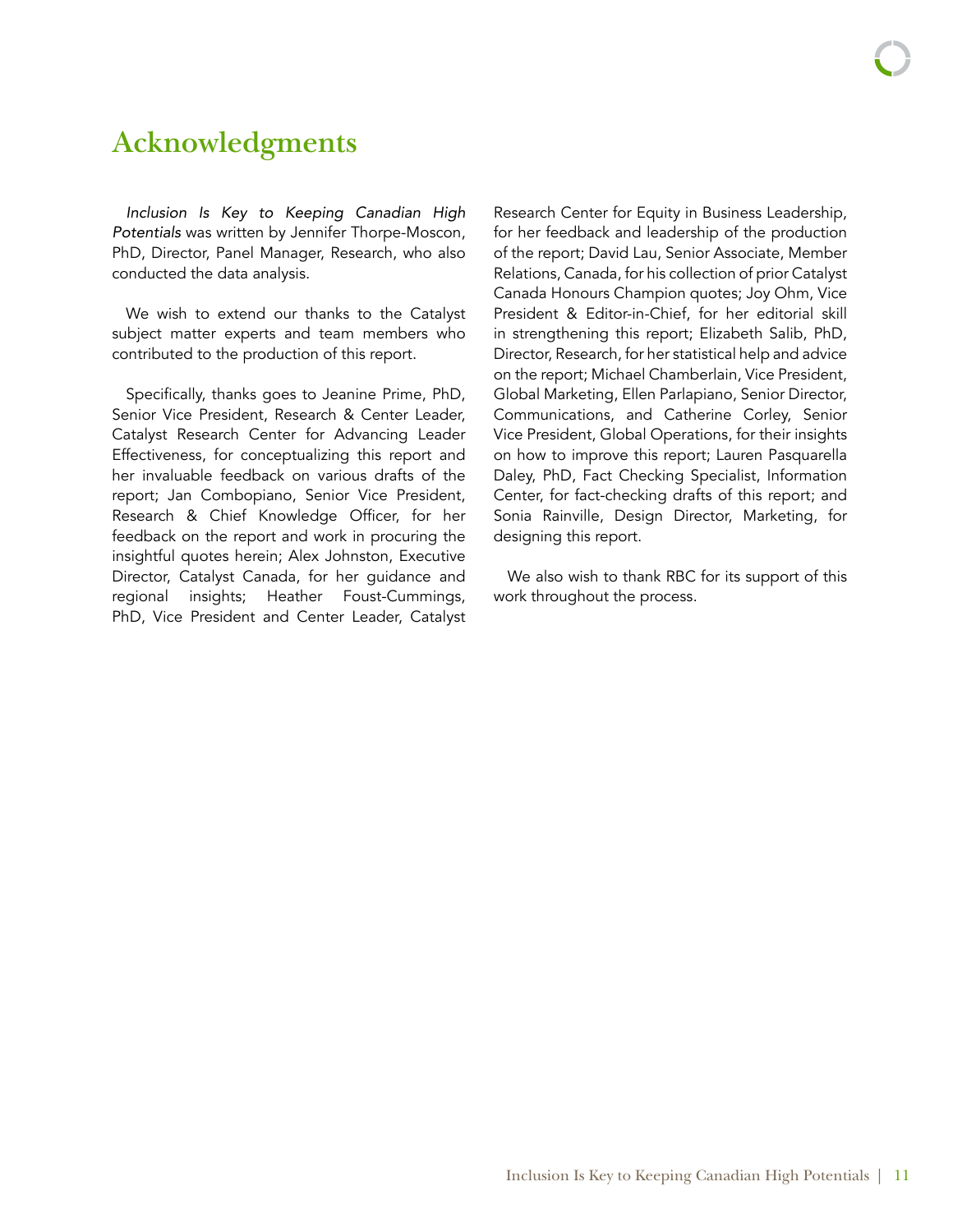# **Catalyst Canada Advisory Board**

#### **Chair**

William A. Downe Chief Executive Officer BMO Financial Group

John E. Betts President & CEO McDonald's Restaurants of Canada Limited

Marc-André Blanchard Chair & CEO McCarthy Tétrault LLP

Victor Dodig President and CEO CIBC

George A. Cope President & CEO BCE Inc. and Bell Canada Ana M. Dominguez President Campbell Company of Canada

Deborah Gillis President & CEO Catalyst

Linda S. Hasenfratz CEO & Director Linamar Corporation

Beth Horowitz Director HSBC Bank Canada

Glenn Ives Chair Deloitte & Touche LLP Canada

Alex Johnston Executive Director Catalyst Canada

Monique F. Leroux Chair of the Board, President & CEO Desjardins Group

The Honourable John P. Manley, P.C., O.C. President & CEO Canadian Council of Chief Executives

Dave I. McKay President and CEO RBC

Lorraine Mitchelmore President & Canada Country Chair Shell Canada Limited

Ellen J. Moore President & CEO Chubb Insurance Company of Canada

Bruce B. Simpson Director McKinsey & Company Canada

Barry Telford President & SVP, Healthcare and Education Services Sodexo Canada

Bill Thomas Chief Executive Officer & Chair KPMG's Americas Region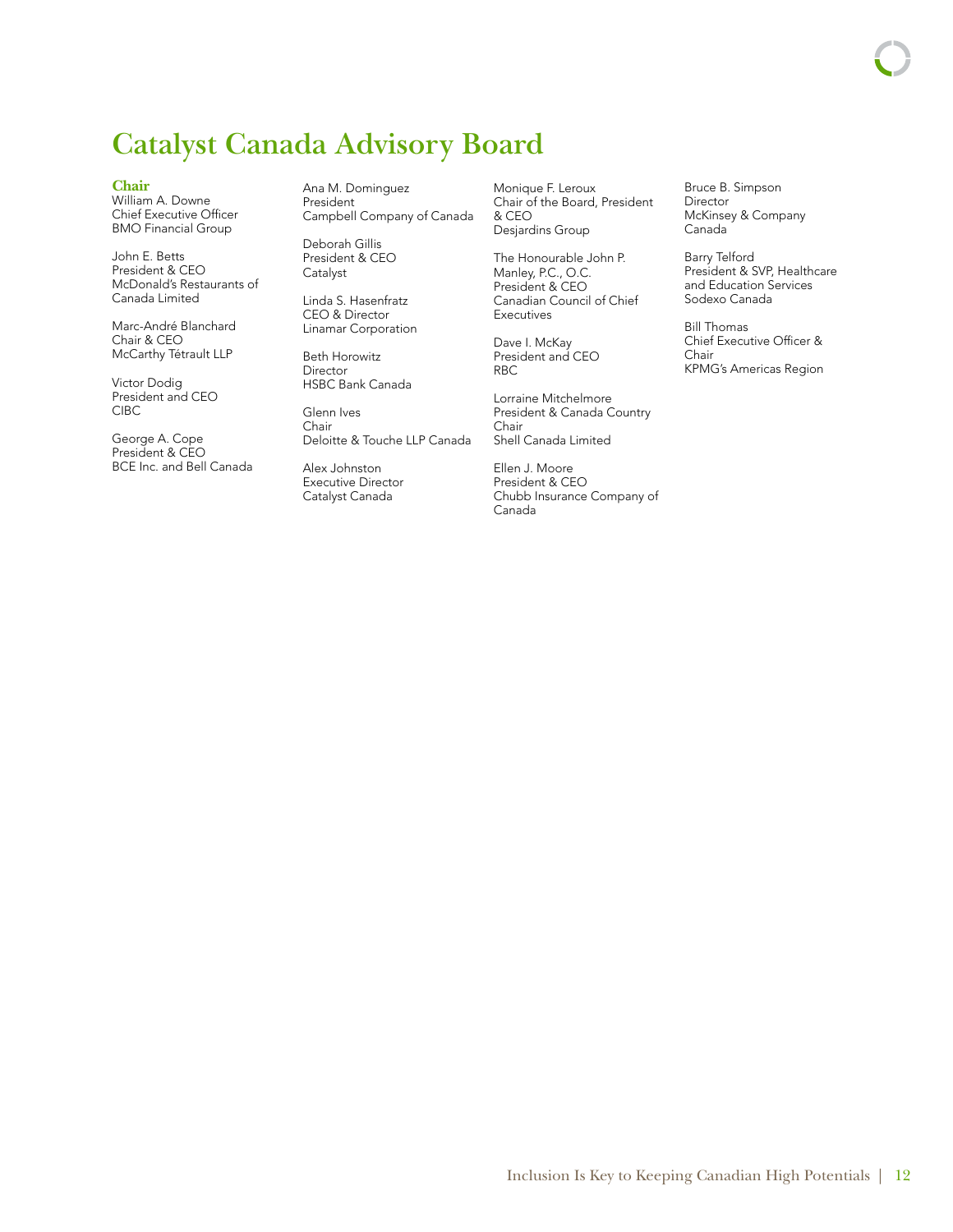## **Catalyst Board of Directors**

#### **Chair**

Peter Voser Chairman ABB Ltd

#### **Secretary**

Maggie Wilderotter Executive Chairman Frontier Communications Corporation

#### **Treasurer**

Thomas Falk Chairman & CEO Kimberly-Clark Corporation

Linda Addison Managing Partner Norton Rose Fulbright LLP

John Bryant Chairman, President & CEO Kellogg Company

Ursula M. Burns Chairman & CEO Xerox Corporation

Ian Cook Chairman, President & CEO Colgate-Palmolive Company

Mary B. Cranston, Esq. Retired Senior Partner Pillsbury Winthrop Shaw Pittman LLP

Michael S. Dell Chairman & CEO Dell Inc.

Jamie Dimon Chairman & CEO JPMorgan Chase & Co.

William A. Downe Chief Executive Officer BMO Financial Group

Steve Easterbrook President & CEO McDonald's Corporation

Cathy Engelbert Chief Executive Officer Deloitte LLP

Eric J. Foss President & CEO Aramark

Deborah Gillis President & CEO Catalyst

Marillyn A. Hewson Chairman, President & CEO Lockheed Martin Corporation Jacqueline Hinman Chairman & CEO CH2M HILL Companies Ltd

Mary Beth Hogan, Esq. Co-Chair, Litigation Department Debevoise & Plimpton LLP

Muhtar Kent Chairman & CEO The Coca-Cola Company

Chanda Kochhar Managing Director & CEO ICICI Bank Ltd.

Ellen J. Kullman Chair & CEO DuPont

TK Kurien CEO & Executive Director Wipro

A.G. Lafley Chairman, President & CEO The Procter & Gamble Company

Michel Landel Group CEO Sodexo

Marc B. Lautenbach President & CEO Pitney Bowes Inc.

Gerald Lema Chairman & Managing Partner, Japan Cylon Capital

Sheri S. McCoy Chief Executive Officer Avon Products, Inc.

Beth E. Mooney Chairman & CEO KeyCorp

Denise Morrison President & CEO Campbell Soup Company

Indra K. Nooyi Chairman & CEO PepsiCo, Inc.

Kendall J. Powell Chairman & CEO General Mills, Inc.

Stephen S. Rasmussen Chief Executive Officer Nationwide

Ian C. Read Chairman & CEO Pfizer Inc

Feike Sijbesma CEO & Chairman Managing Board Royal DSM

Stephanie A. Streeter Chief Executive Officer Libbey, Inc.

Christopher J. Swift Chairman & CEO The Hartford Financial Services Group, Inc.

Richard K. Templeton Chairman, President & CEO Texas Instruments Incorporated

John B. Veihmeyer Global Chairman KPMG LLP

Mark Weinberger Chairman & CEO EY

#### **Historic List of**

#### **Board Chairs**

Thomas C. Mendenhall (1962–1976) President Smith College

Donald V. Seibert (1977–1980) Chairman of the Board J.C. Penney Company, Inc.

Lewis H. Young (1981–1984) Editor-in-Chief Business Week

Charles W. Parry (1985–1986) Chairman & CEO Aluminum Company of America

Richard E. Heckert (1987–1988) Chairman & CEO E.I. du Pont de Nemours & Company

Reuben Mark (1989–1990) Chairman & CEO Colgate-Palmolive Company

John H. Bryan (1991–1995) Chairman & CEO Sara Lee Corporation

J. Michael Cook (1996–1997) Chairman & CEO Deloitte & Touche LLP John F. Smith, Jr. (1998–2001) Chairman & CEO General Motors Corporation

Thomas J. Engibous (2002–2005) Chairman, President & CEO Texas Instruments Incorporated

Charles O. Holliday, Jr. (2006–2008) Chairman & CEO DuPont

James S. Turley (2009–2013) Chairman & CEO Ernst & Young

#### **Honorary Directors**

Tony Comper Retired President & CEO BMO Financial Group

Michael J. Critelli Retired Chairman & CEO Pitney Bowes Inc.

Thomas J. Engibous Retired Chairman & CEO Texas Instruments Incorporated

Ann M. Fudge Retired Chairman & CEO Young & Rubicam Brands

Charles O. Holliday, Jr. Retired Chairman & CEO DuPont

Karen Katen Retired Vice Chairman Pfizer Inc

Ilene H. Lang Retired President & CEO **Catalyst** 

Reuben Mark Retired Chairman & CEO Colgate-Palmolive Company

Anne M. Mulcahy Retired Chairman & CEO Xerox Corporation

Barbara Paul Robinson, Esq. Partner Debevoise & Plimpton LLP

James S. Turley Retired Chairman & CEO Ernst & Young

G. Richard Wagoner, Jr. Retired Chairman & CEO General Motors Corporation